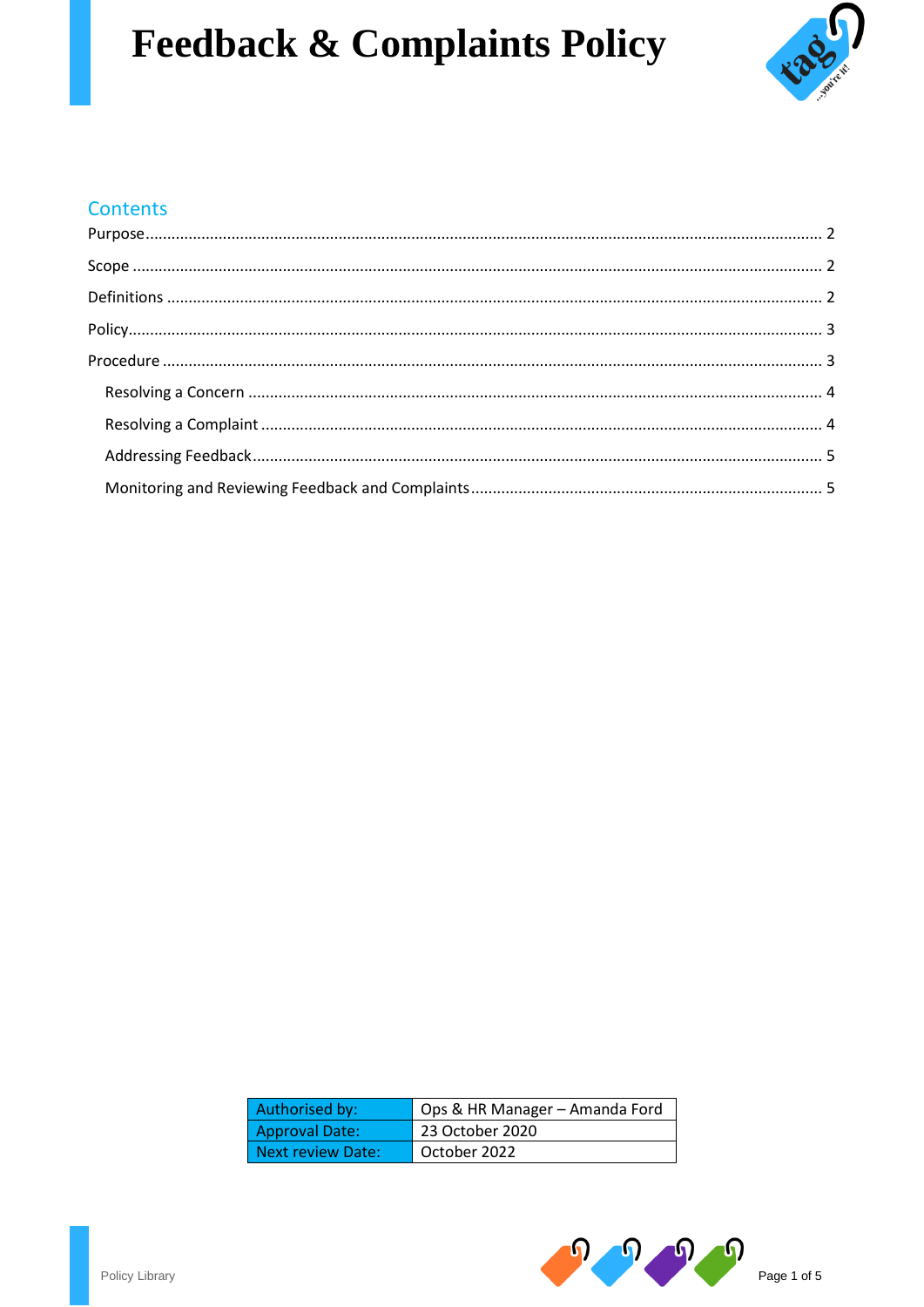## <span id="page-1-0"></span>Purpose

Therapy Alliance Group (TAG) genuinely welcomes and encourages feedback, ideas and suggestions from clients, persons with disability, families, carers and customers. All feedback is valued and helps us to develop a better service and ensure people are treated fairly when they use our services.

Persons with disability including communication difficulties may face multiple barriers to making a complaint about their support or services. These include lack of experience asserting their rights as consumers, fear of retribution, negative experiences with complaints systems (including not being believed) and difficulty communicating what happened without support. Additionally, in the case of violence, neglect and abuse, people can face substantial barriers to making a complaint.

Feedback and Complaints are an important source of information and are used to drive change and improvements in our service provision where possible.

## <span id="page-1-1"></span>Scope

This policy applies to all team members, contractors, consultants, students, and volunteers.

This policy applies to all aspects of TAG service provisions. For the purposes of this policy the following is excluded from the scope of this policy as there is another specific management process and supporting policy:

- Employee grievances refer Grievance Policy
- Incident related matters refer Incident and Hazard Management SOP
- Fraud and corruption refer Code of Conduct Policy

## <span id="page-1-2"></span>**Definitions**

#### **Allegation**

A claim that an illegal act has occurred. Allegations are always investigated and sometimes an external authority undertakes the investigation such as the police.

#### **Concern**

A concern is an issue that a consumer is not necessarily comfortable or happy with or is worried about. A concern is generally able to be addressed at the level at which it arises, through discussion, problem solving or negotiation, without escalating to a complaint.

#### **Complaint**

A complaint is an expression of dissatisfaction with any aspect of Therapy Alliance Group services made by a person with disability, their family, carer and/or advocate. A complaint is not typical of regular communication or feedback about services; rather, it is a statement of dissatisfaction to which the person expects a particular action to be taken or the involvement of TAG management to achieve a satisfactory resolution. A complaint is different from talking about or problem-solving around a concern.

#### **Complainant**

Refers to the person who is making the complaint or raising a concern.

#### **Complaints Officer**

The Complaints Officer is the authorised TAG Team Member trained and authorised to manage and resolve the complaint. The Complaints Officer may differ according to complaint type:

• Relating to Clinical quality and services = Clinical Manager

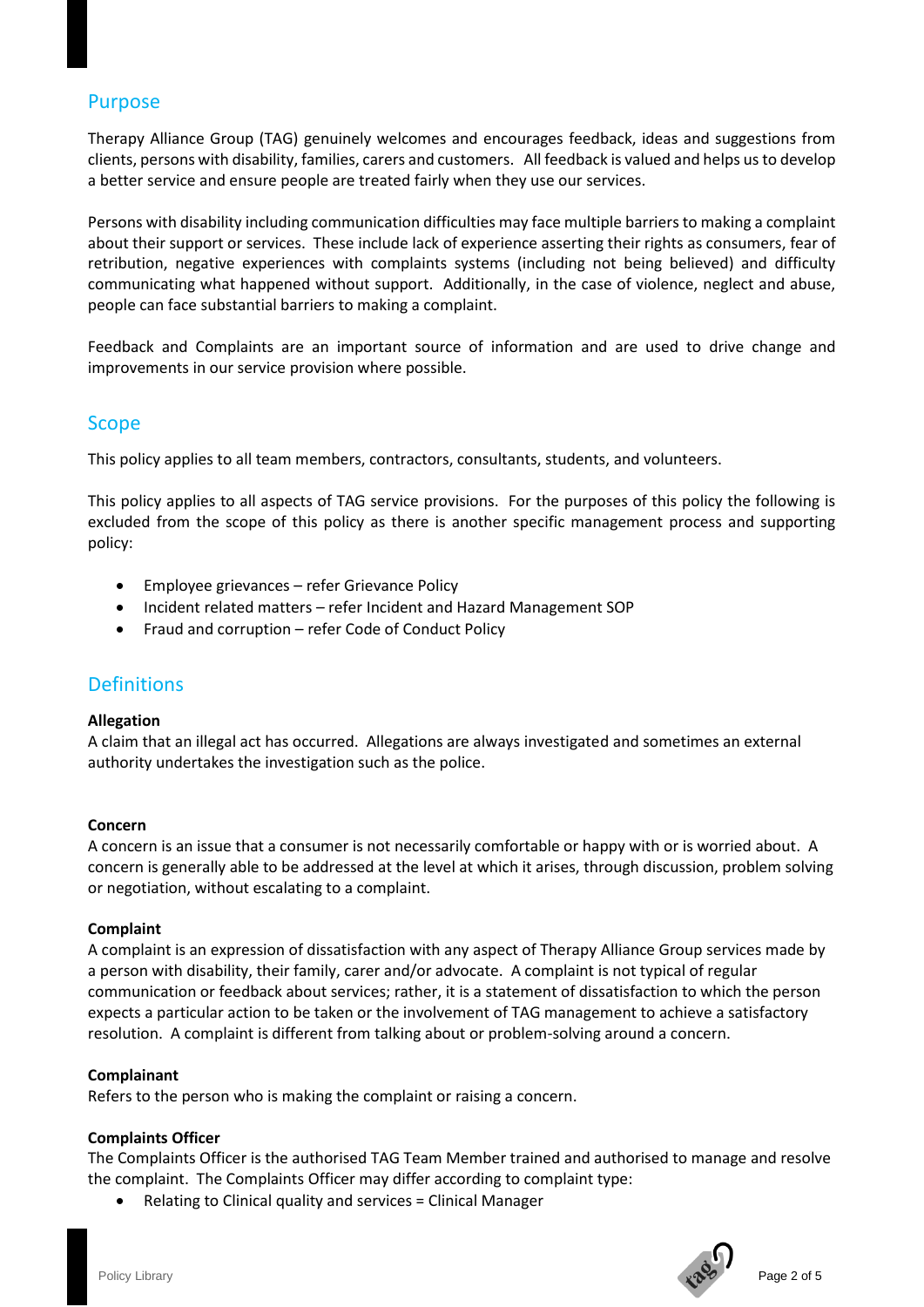- Relating to Operational and administrative processes including products, fees, funds and service agreements = Administration Team Leader
- Relating to Governance and Reportable Incidents = Operations and HR Manager

#### **Feedback**

Information provided about reactions to a product, service, process, person's performance of a task which is used as a basis for improvement or provides positive reinforcement of high-quality output.

# <span id="page-2-0"></span>**Policy**

The Feedback and Complaints Policy is governed under the following principles:

- Everyone has the right to complain
- TAG will actively encourage you (our clients), your family and carers to provide feedback and raise concerns about any aspect of our services that is not meeting your expectation of quality and professionalism.
- TAG will support people making complaints (including people with disabilities) to understand their rights and what they should expect of providers.
- TAG will support clients to have the confidence to complain when they face issues.
- TAG will enable other stakeholders (such as advocates) to make complaints and ensure issues can be addressed when persons with disability are unable or unwilling to make a complaint.
- TAG will support the resolution of complaints in a confidential, fair, and timely manner with personal and cultural views respected.
- You will be informed of your right to make a complaint to a regulatory body or authority such as the NDIS Quality and Safeguards Commission.
- Feedback and Complaints review process is used to inform and identify systemic issues and enable continuous improvement.

## <span id="page-2-1"></span>Procedure

All clients and NDIS participants receiving services from TAG will be provided with information regarding the Feedback and Complaints Policy when they commence services.

Information will also be available on TAG's website, in each TAG location and within TAG's Terms of Service agreement.

Complaints may be received via telephone, in writing via our feedback box located in each clinic reception, via email, or in person by the client, client advocate or client's representative in person by a TAG Team member. Anonymous feedback is available via TAG's website.

All TAG Team Members will be trained on a regular basis on the Feedback and Complaints Policy and the management, resolution and escalation where necessary of concerns and complaints.

- 1. When a concern or complaint is received any supports required to facilitate communication and participation by the complainant (e.g. supports in languages other than English, braille, audio recording and/or AAC options) will be identified and all reasonable steps taken to have these available.
- 2. All reasonable steps will be taken to ensure that:
	- A person who expresses a concern/complaint, or a person with a disability affected by an issue raised in a concern/complaint, is not adversely affected as a result of the making of the complaint; and
	- Information provided in a complaint is kept confidential and only disclosed if required by law or if the disclosure is otherwise appropriate in the circumstance.

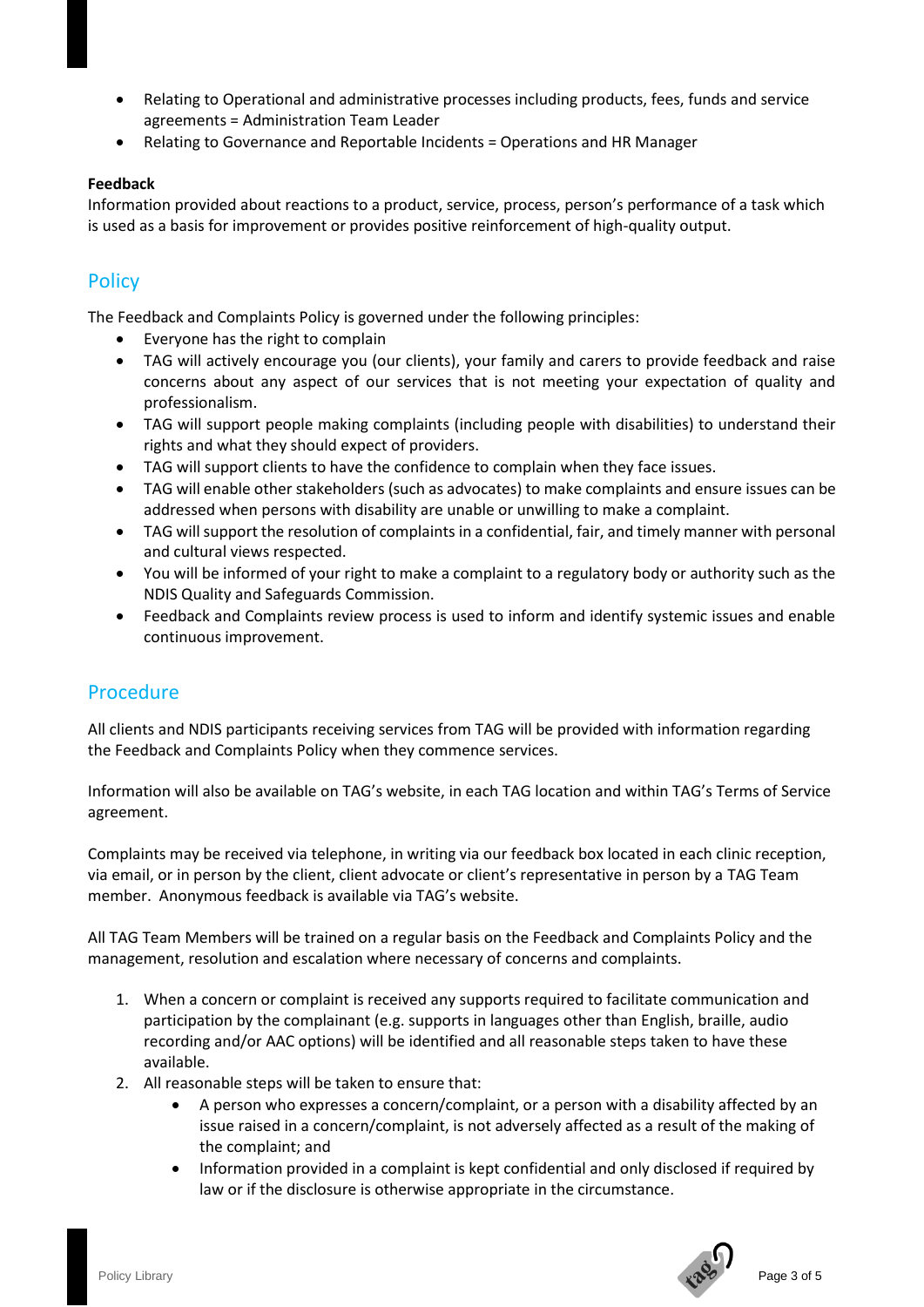## <span id="page-3-0"></span>Resolving a Concern

- 1. Once a client has given an indication of an issue/concern, there will be an immediate attempt to determine the exact nature of the concern/problem and where possible correct or resolve the issue.
- 2. All concerns raised will try to be resolved informally in the manner in which they were received, providing an explanation of the events that occurred, if known at the time and comprehensively recording the conversation and concerns, along with all necessary details (names, date issue first arose, etc)
- 3. If a concern/problem cannot be resolved immediately, and/or the client or their representative is not satisfied with the outcome, the Administration Team Leader or any staff member will provide the client with details of how to lodge a complaint.

## <span id="page-3-1"></span>Resolving a Complaint

- 1. The coordination and referral of all complaints will be conducted by the Administration Team Leader.
- 2. The Administration Team Leader will refer the complaint to the relevant Complaints Officer within 24 hours of receipt.
- 3. When a complaint is received in person the Feedback and Complaints Record form will be completed by the TAG Team member who initially received the complaint. The person receiving the complaint may assist the client to complete the form, for example by writing the details on the complaint form as verbalised by the client/their representative.
- 4. Documentation or a copy of the Feedback and Complaints Record should be printed or provided electronically to ensure agreement of the details of the concern raised.
- 5. Once a complaint has been received the Administrative Team Member will do the following:
	- Provide the complainant with an acknowledgment of the complaint within 5 business days of receiving the complaint.
	- Ensure the complaint is recorded on the Feedback and Complaints Register
- 6. The Complaints Officer will do the following:
	- Assess and investigate the complaint.
	- Ensure that procedural fairness is afforded to all involved in the complaint.
	- Complete the Feedback and Complaints register actions taken section.
	- Endeavour to resolve the complaint in a fair, efficient, and timely manner.
	- Take appropriate action in relation to the issues raised in the complaint.
	- Report back to the client/their representative regarding the decision and the reason for the decision of the complaint ideally within 21 business days of receiving the complaint.
	- Provide appropriate support and assistance for the client/their representative to contact the NDIS Quality and Safeguards Commission (if applicable, i.e. NDIS funded) if they are not satisfied with the outcome of the complaint.
- 7. The Complaints Officer must ensure the person making the complaint is:
	- Appropriately involved in the resolution of the complaint; and
	- Kept informed of the progress of the complaint, including any action taken, the reasons for any decisions made, and options for review of the decision in relation to the complaint.
- 8. Once a decision/outcome has been concluded the Complaints Officer (ideally within 21 working days), is to phone the client and advise them of the findings and the reason for any decision being made. A follow-up written letter outlining the outcome, findings and reason for any decision should also follow, with a copy of the correspondence saved in the Feedback and Complaints folder.